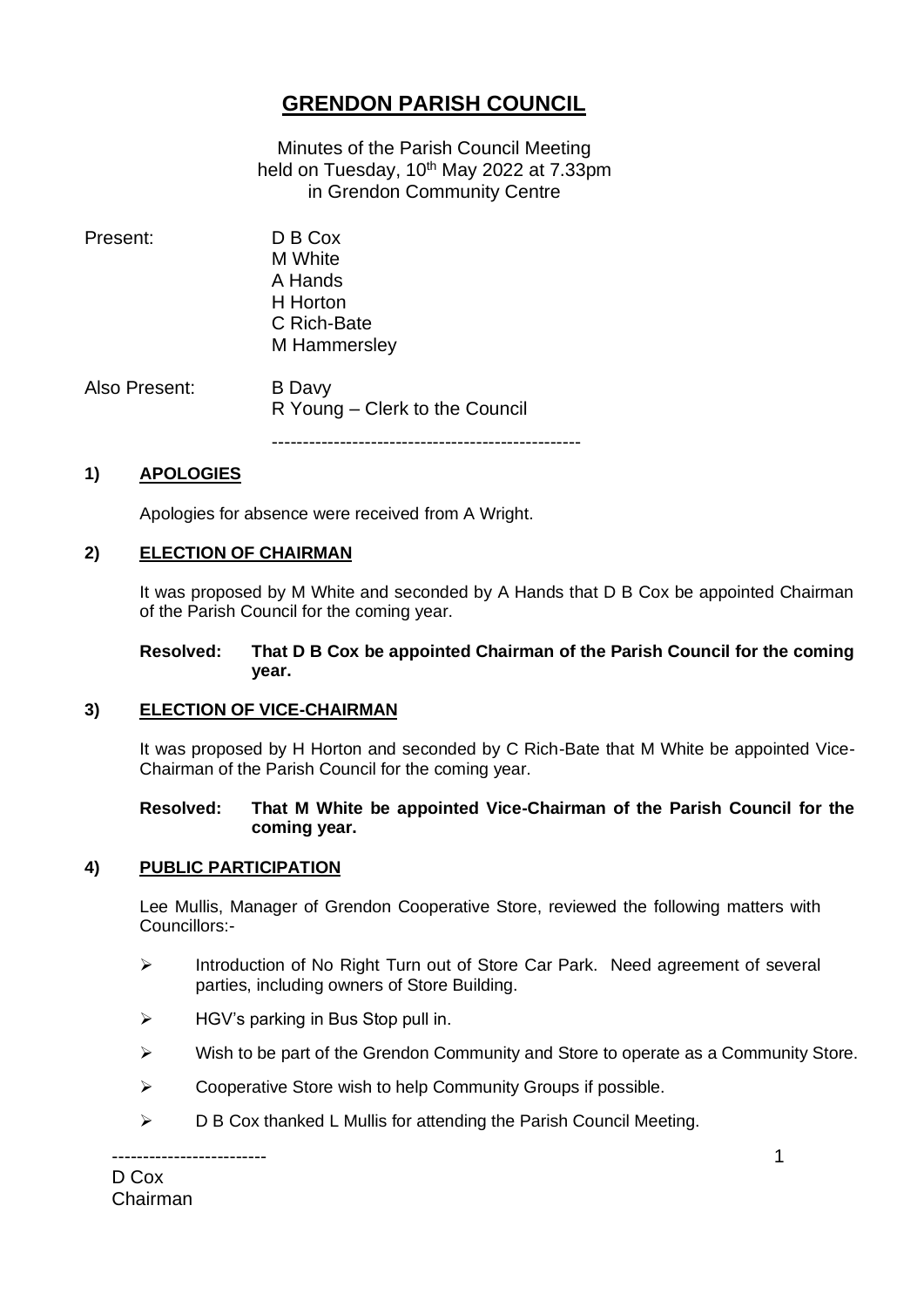# **5) DECLARATION OF INTEREST**

D Cox, A Hands and C Rich-Bate declared an interest in all matters relating to Grendon Community Centre.

# **6) MINUTES**

It was proposed (C Rich-Bate), seconded (M White) and agreed that the Minutes of the Meeting of the Parish Council held on the 12<sup>th</sup> April 2022 be approved as a true and correct record.

#### **Resolved: That the Minutes of the Parish Council Meeting held on the 12th April 2022 be approved as a true and correct record.**

# **7) MATTERS ARISING**

#### **a) WCC - Signage**

➢ D B Cox and C Rich-Bate to progress this matter.

#### **b) Housing**

➢ C Rich-Bate commented work Thompsons Meadow had not started.

#### **c) Hodgetts Estates**

➢ Lucy Macdonald (NWBC) had confirmed she had attended a meeting with Jane Hodgetts and identified breaches and will inform the Parish Council when she had corresponded with Hodgetts Estates.

#### **d) Play Area at the Bottom of Boot Hill**

➢ No matters reported due to contact at WCC being absent due to sickness.

#### **e) Bus Shelter by Green Lane**

- ➢ Reply from M Newham (WCC Highways) not accurate.
- ➢ The Clerk to contact Steve Maxey again at NWBC as there is an opinion the Wooden Bus Shelter was installed by NWBC.
- ➢ The Clerk to contact Fiona McKenzie at National Highways again requesting a reply to email already sent.

#### **g) Pull-in Adjacent to Co-operative Store**

➢ The Clerk to enquire with Steve Maxey (NWBC) as to whether he had received a reply from National Highways.

#### **h) Grit Bins**

 $\triangleright$  This item was ongoing.

------------------------- D Cox Chairman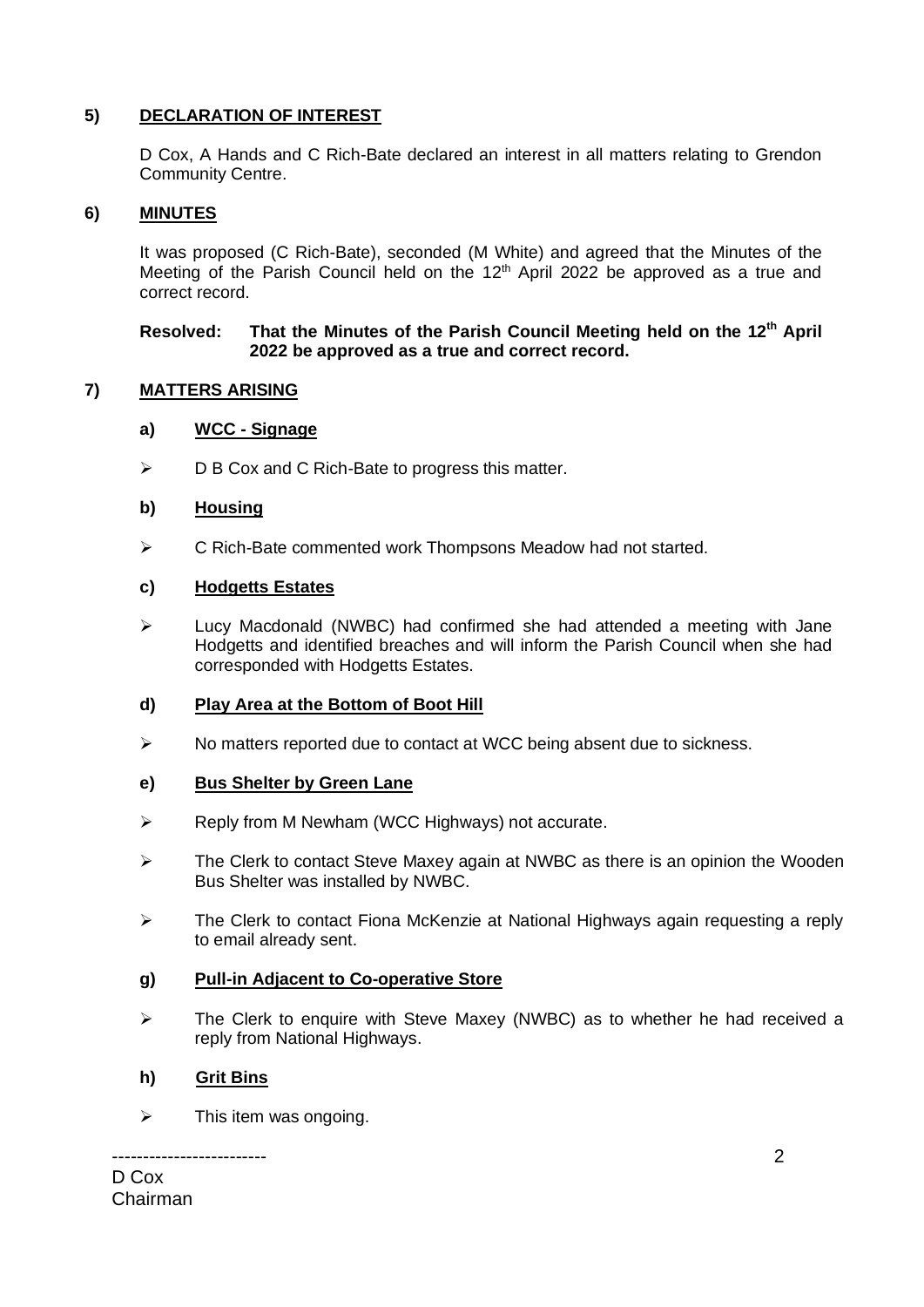# **8) PLANNING**

#### **a) Planning Applications Received**

- i) PAP/2022/0204 Land South of Dairy House Farm, Spon Lane, Grendon Variation of Condition No. 10 of planning permission PAP/2017/0156 relating to landscaping in respect of outline application for erection of residential dwellings with associated access.
- ii) PAP/2022/0188 7 Willows Lane, Grendon Erection of Dormer Bungalow, integral garage and parking.

Objections as follows:-

The following reasons are stated for the objection of this development:-

- 1) It is noted on the application form, under the section for 'Trees & Hedges' that the following answers have been given;
	- Are there trees or hedges on the proposed development site? Answered 'No'. However, as you will see on the attached photograph, there are a number of existing trees which have been on this land for some years and therefore, the second part of this questioning is applicable, local landscape character. Whether these trees are to be removed or not as part of this application, is it vital that a full tree survey is carried out prior to the approval of any application on this land alongside the review of any implication of wildlife within the site?
- 2) It is also noted on the application form, under section of 'Assessment of Flood Risk', that question 1 with regards to the area being at risk of flooding, the question is answered 'No'. However, as you and many of your colleagues will already be aware, Grendon suffers from flooding on a regular basis and Phase 1 of Penmire Rise development in particular, has been subjected to continued flooding issues due to the failures during the development process. Therefore, I ask that a full flood risk assessment is carried out to ensure neighbouring properties, particularly on the 'Phase 1' development, do not have current flooding issues increased by these works. As part of this application, it is indicated that planning application PAP/2020/0116 will form part of these works, this will include infilling on a pond which is a natural drainage for water, therefore, it is important a full flood risk assessment is carried out prior to any works commencing.
- 3) The submitted 'site layout, plans & elevations' document states planning application PAP/2020/0116 (Outline of pond to be removed) as part of this development process. Condition 3 of the approval of planning application PAP/2020/0116 clearly states:- 'For the avoidance of doubt, the use of the land formed as a consequence of this permission shall be as garden land and for no other purposes whatsoever'. Therefore,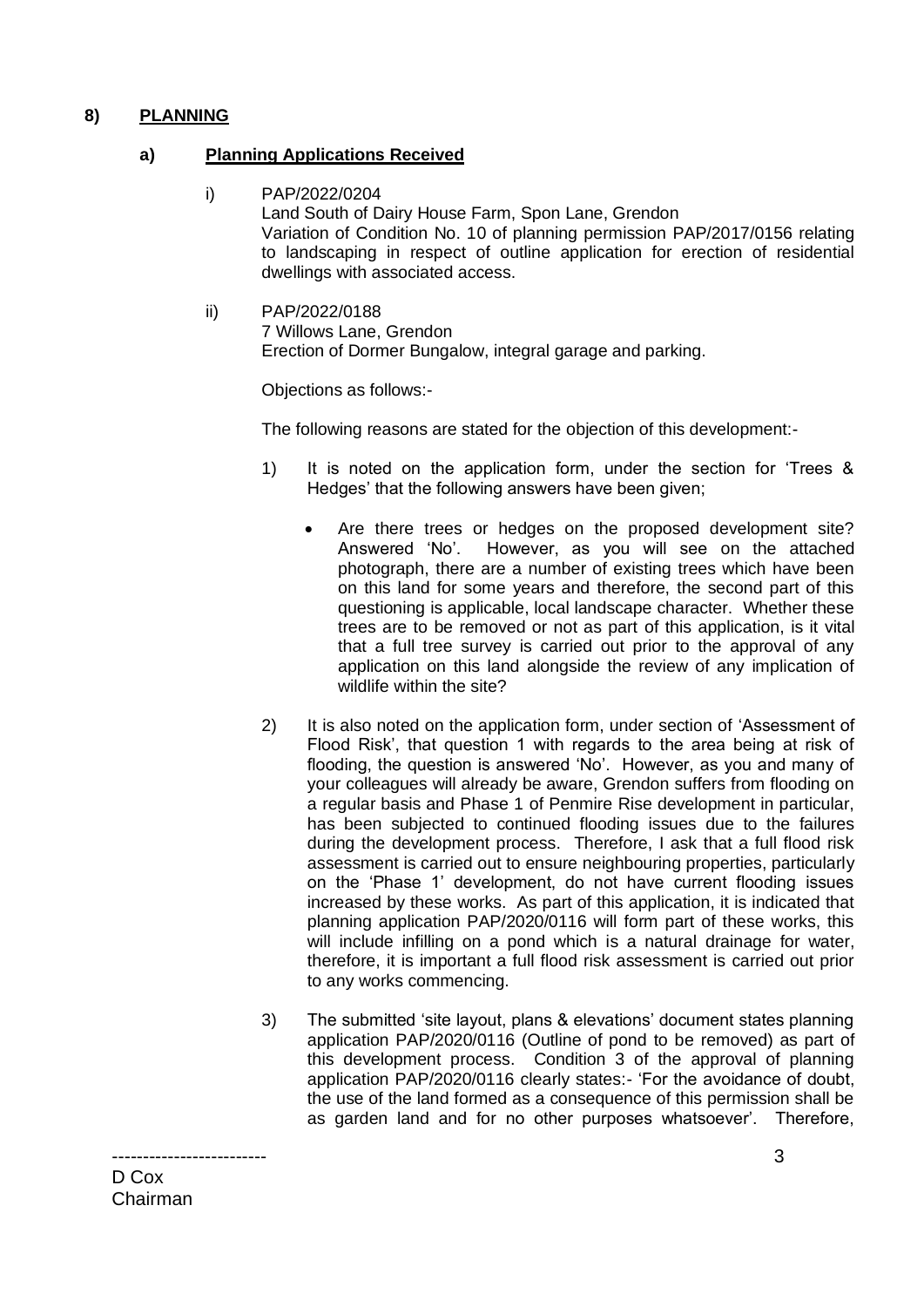should this application be approved and building works carried out on this land, it would be in direct violation of condition 3 of planning application PAP/2020/0116 and, therefore, a further planning application should be submitted to vary this condition in line with planning regulations.

4) Also, as part of the 'site layout, plans & elevations' references document planning application PAP/2015/0691, it states that the entrance to 'Willows Lane' will be surfaced with tarmac for the distance of 10 metres, as per condition 3 from the original planning application – 'No dwelling shall be occupied until the existing access to the site for vehicles has been surfaced with a bound material for a distance of 10.0 metres in to Willows Lane, as measured from the near edge of the existing bound surface, in accordance with details to be approved in writing by the Local Planning Authority in consultation with the Highways Authority. The vehicular access to the site shall not be constructed in such a manner as to reduce the effective capacity of any highway drain or permit surface water to run off the site onto the public highway'. This has been put forward in each and every planning application for this over-developed site, however, at no point in the last seven years has this area ever had a suitable road surface. The current surface consists of 'loose gravel stone', which I would not consider to be a 'bound material', this causes issues for both pedestrians and road users of Spon Lane with gravel continually out all over the footpath and road every time a car leaves Willows Lane.

Given the proximity to neighbouring properties and the limited access to the site, it is important that the Planning Authority give consideration to restricting access times, delivery times and hours of building works on this site to minimise disruption to neighbouring properties and for safety on their highway.

# **9) CORRESPONDENCE AND ANNOUNCEMENTS**

- $\triangleright$  NWBC Community and Environment Board 16<sup>th</sup> May 2022.
- $\triangleright$  NWBC Special Sub-Group 10<sup>th</sup> May 2022.
- $\triangleright$  NWBC Annual Meeting of the Council 4<sup>th</sup> May 2022.
- $\triangleright$  WCC Closure Footbridge on Public Footpath AE32 28<sup>th</sup> April 2022 for 21 days.
- ➢ Information Commissioner Confirmation of payment.
- ➢ WCC Environment Services No Grendon Flood Action Group Keep in contact for future.

#### **10) ANY OTHER BUSINESS**

 $\triangleright$  C Rich-Bate confirmed the Jubilee Celebration Mugs will be available on the 13th May 2022.

D Cox Chairman

-------------------------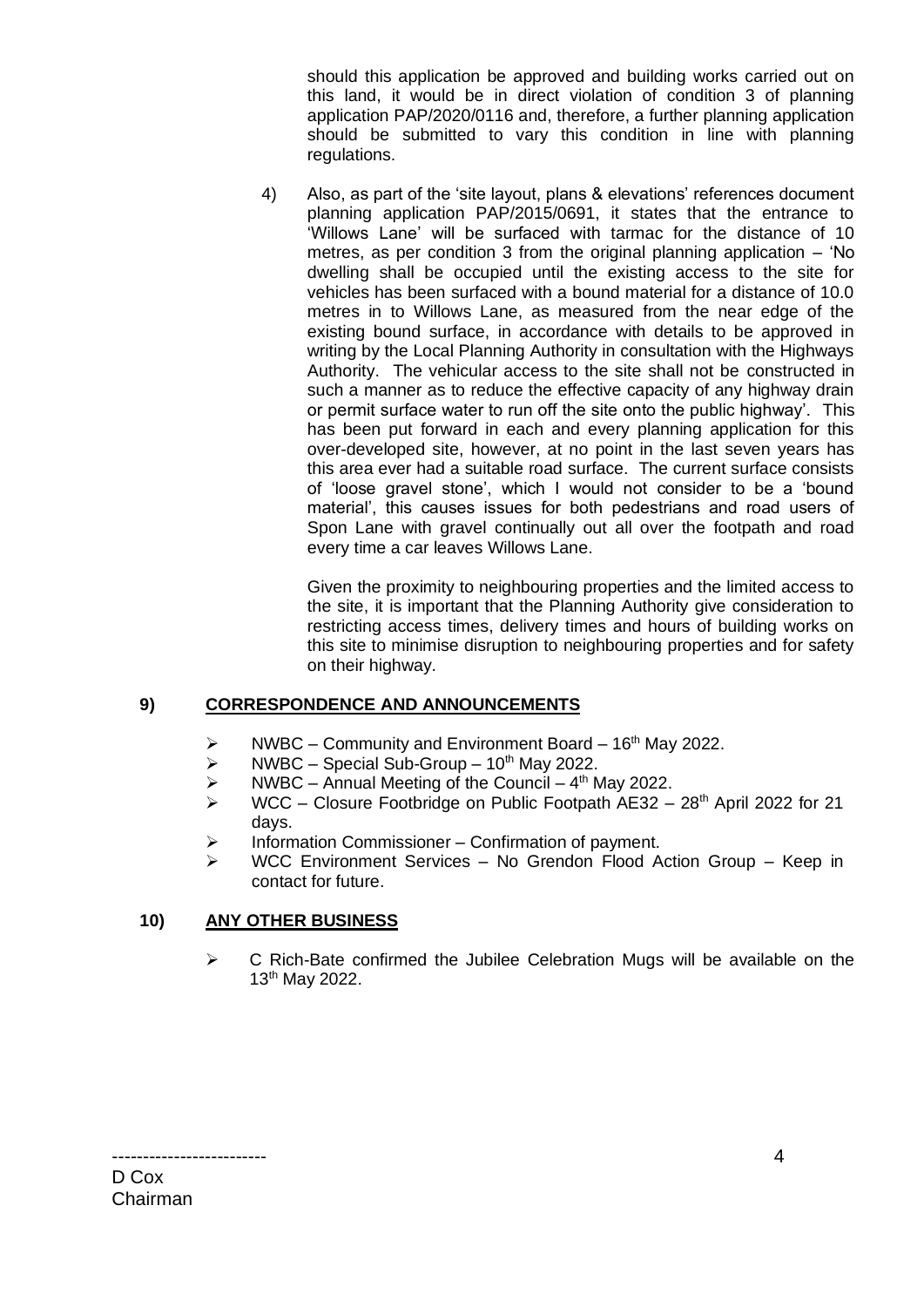# **11) FINANCE**

#### **a) Cheque Payments**

It was proposed, seconded and agreed to issue the following cheques:-

| <b>Date</b> | <b>Details</b>           | £        |
|-------------|--------------------------|----------|
|             |                          |          |
| 10/05/22    | <b>The Printing Shed</b> | 1,380.00 |
| 10/05/22    | HMRC (PAYE)              | 166.00   |
| 10/05/22    | Parish Clerk             | 249.00   |
| 10/05/22    | M G Healey               | 100.00   |
|             | Total:                   | 1,895.00 |

#### **Resolved: To issue the above cheques.**

#### **b) Annual Return 2021/2022 Form 2**

The Parish Clerk gave details of Receipts and Payments for the year ended 31<sup>st</sup> March 2022 plus the Bank Balance at the year end.

It was proposed, seconded and agreed the Chairman and Parish Clerk should sign the Certificate of Exemption, Annual Governance Statement and Accounting Statement.

#### **Resolved: That the Chairman and Parish Clerk should sign the Annual Return for 2021/2022.**

#### **12) EXCLUSION OF PRESS AND PUBLIC**

The Chairman requested any Press or Public to leave the Meeting.